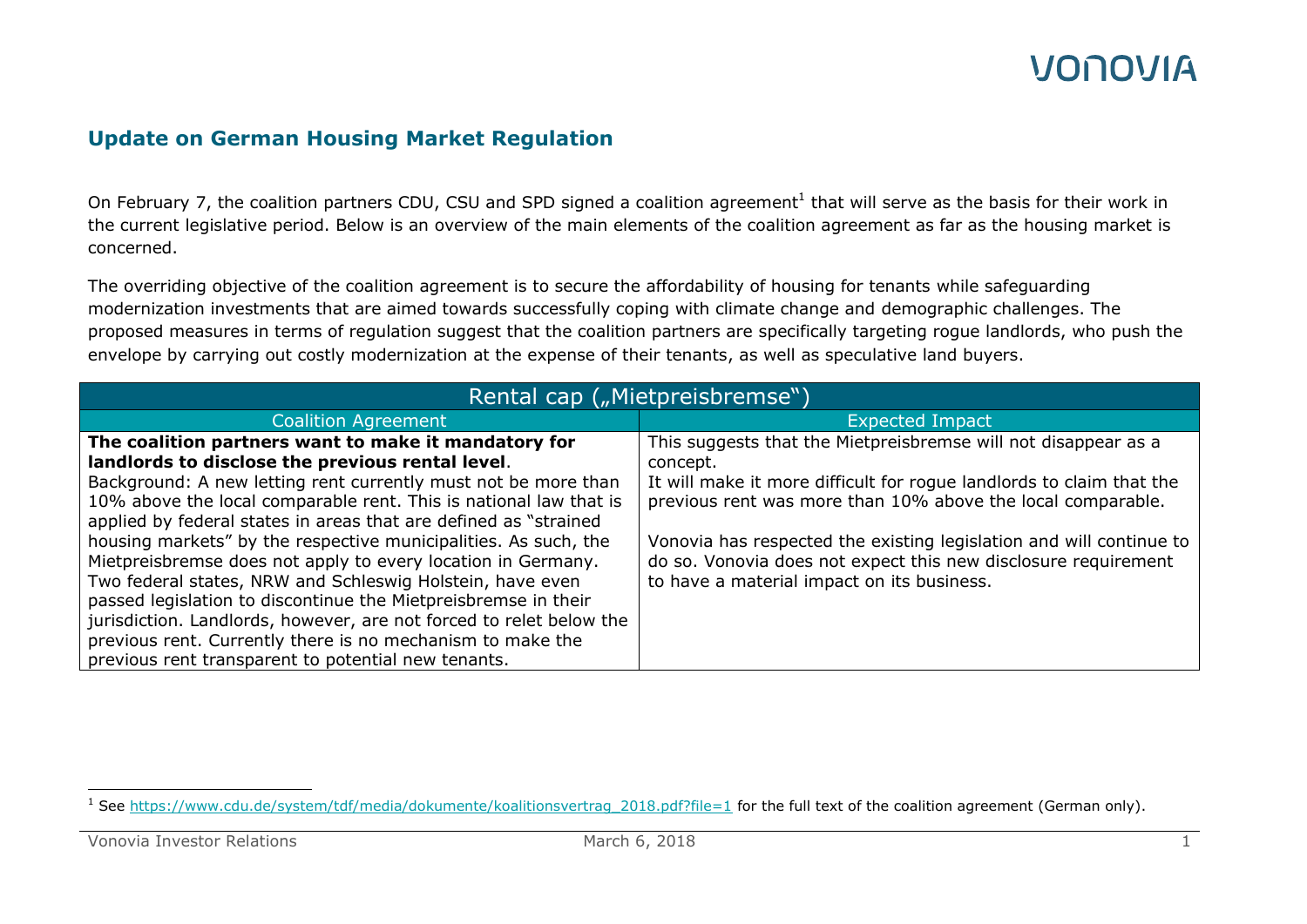| Modernization allocation                                                                                                                                                                                                                                                                                                                                                    |                                                                                                                                                                                                                                                                                                                                                     |  |
|-----------------------------------------------------------------------------------------------------------------------------------------------------------------------------------------------------------------------------------------------------------------------------------------------------------------------------------------------------------------------------|-----------------------------------------------------------------------------------------------------------------------------------------------------------------------------------------------------------------------------------------------------------------------------------------------------------------------------------------------------|--|
| <b>Coalition Agreement</b>                                                                                                                                                                                                                                                                                                                                                  | <b>Expected Impact</b>                                                                                                                                                                                                                                                                                                                              |  |
| Article 559 of the German Civil Code provides that up to 11% of<br>the investment amount of a modernization project can be<br>allocated to the annual rent of the property in perpetuity,<br>provided the underlying work is modernization/value enhancing                                                                                                                  | This measure will have a larger impact on landlords that carry out<br>expensive modernizations and a smaller impact on landlords that<br>do more efficient modernization work.                                                                                                                                                                      |  |
| (i.e. not maintenance).<br>The coalition partners want to reduce the 11% to 8%. This<br>shall only apply to areas with a lower "Kappungsgrenze,"<br>i.e. locations where rent growth on existing tenancies can be no<br>more than 15% over three years (instead of $20\%$ ). <sup>2</sup> This is within<br>the discretion of the federal states and implemented in various | Historically, Vonovia has had an average allocation of around 7%<br>of the investment amount, which is also the required average<br>hurdle rate for approving the annual modernization budget.<br>Hence, a reduction from 11% to 8% would have a minor impact<br>on Vonovia.<br>As this applies to some and not to other regions, Vonovia will also |  |
| ways by some and not by others. The coalition agreement<br>states that this measure shall be reviewed after five years.                                                                                                                                                                                                                                                     | have the opportunity to direct investment funds to those regions<br>that are not affected.                                                                                                                                                                                                                                                          |  |

| $\epsilon$ 3.00 per sqm rent growth cap following a modernization                                                                                                                                                          |                                                                                                                                                                                                                                                                                                                                                                                                                                                                                                                                                                          |
|----------------------------------------------------------------------------------------------------------------------------------------------------------------------------------------------------------------------------|--------------------------------------------------------------------------------------------------------------------------------------------------------------------------------------------------------------------------------------------------------------------------------------------------------------------------------------------------------------------------------------------------------------------------------------------------------------------------------------------------------------------------------------------------------------------------|
| <b>Coalition Agreement</b>                                                                                                                                                                                                 | <b>Expected Impact</b>                                                                                                                                                                                                                                                                                                                                                                                                                                                                                                                                                   |
| The coalition partners want to cap the absolute rent<br>growth after a modernization to a maximum of €3.00 per<br>sqm and extend the moratorium on modernization-related<br>rent growth form currently three to six years. | This measure appears to be primarily aimed towards rogue<br>landlords who use the modernization allocation to carry out<br>luxury modernizations in order to implement excessive rent<br>growth. Business models that push the envelope on the back of<br>tenants by carrying out costly modernizations will find this to be<br>more difficult going forward.<br>Historically, out of thousands of modernization projects carried<br>out by Vonovia only a small fraction have led to a rent growth of<br>more than €3 per square meter, so this measure will not impact |
|                                                                                                                                                                                                                            | Vonovia.                                                                                                                                                                                                                                                                                                                                                                                                                                                                                                                                                                 |

 $\overline{a}$ 

<sup>&</sup>lt;sup>2</sup> See [https://www.haufe.de/immobilien/verwaltung/mietpreisdeckel-regelungen-der-bundeslaender-zur-kappungsgrenze/mietrechtsaenderung-ermoeglicht](https://www.haufe.de/immobilien/verwaltung/mietpreisdeckel-regelungen-der-bundeslaender-zur-kappungsgrenze/mietrechtsaenderung-ermoeglicht-laendern-senkung-der-kappungsgrenze_258_275652.html)laendern-senkung-der-kappungsgrenze 258 275652.html for more detail on the Kappungsgrenze (German only).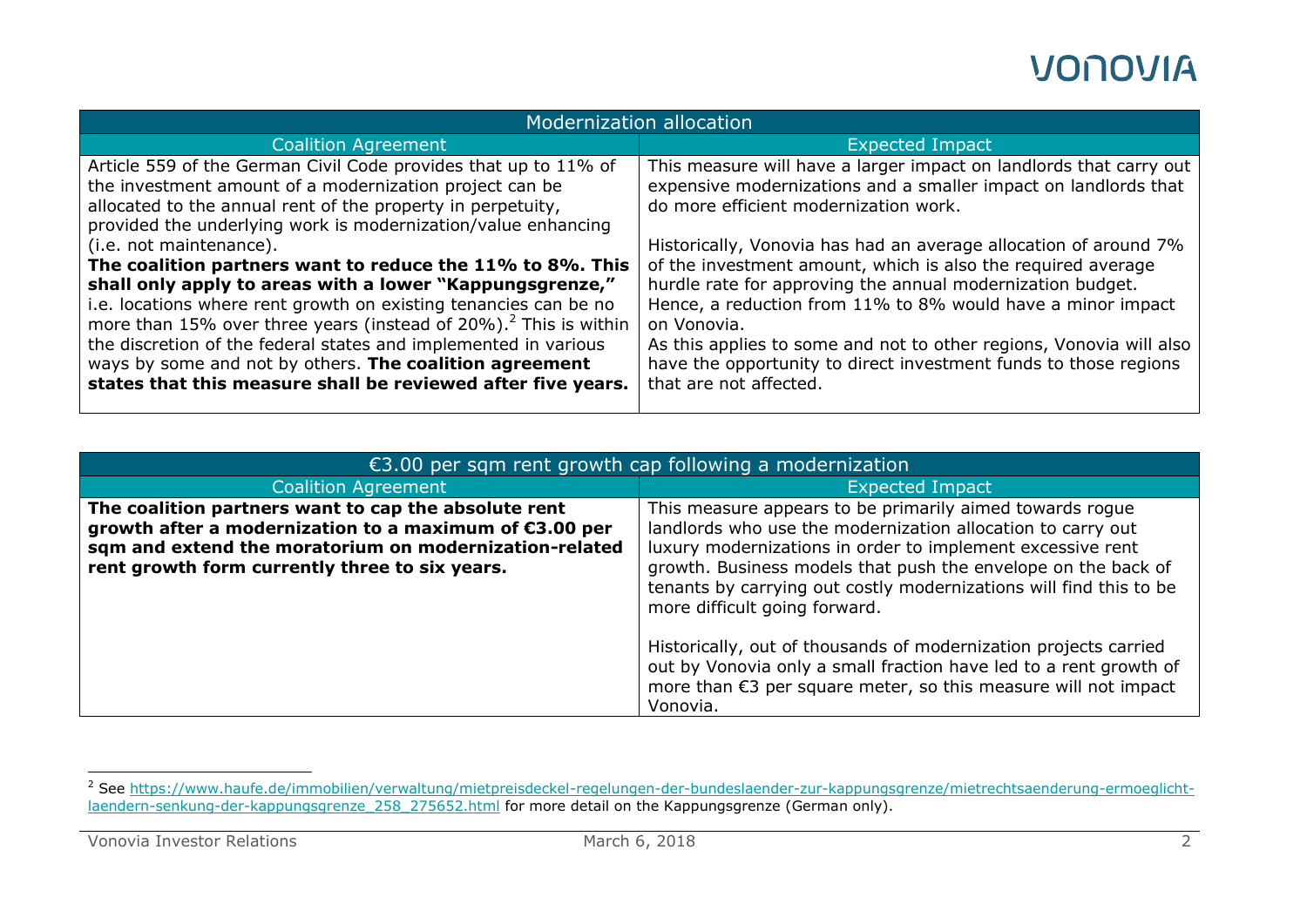| Extension of validity period for Mietspiegel                                                                                                                                                            |                                                                                                                                                                                                                                                                                                                                                                                                                                                                                                                                                                       |
|---------------------------------------------------------------------------------------------------------------------------------------------------------------------------------------------------------|-----------------------------------------------------------------------------------------------------------------------------------------------------------------------------------------------------------------------------------------------------------------------------------------------------------------------------------------------------------------------------------------------------------------------------------------------------------------------------------------------------------------------------------------------------------------------|
| <b>Coalition Agreement</b>                                                                                                                                                                              | <b>Expected Impact</b>                                                                                                                                                                                                                                                                                                                                                                                                                                                                                                                                                |
| The coalition partners want to extend the validity period of<br>Mietspiegel from currently two years to three years. This<br>shall only apply to Detailed Mietspiegel ("qualifizierte<br>Mietspiegel"). | Out of a total of 275 Mietspiegel in Germany, 105 are Detailed<br>Mietspiegel and would be affected; the remaining 170 are Simple<br>Mietspiegel and would not be affected.<br>Markets with a Detailed Mietspiegel might see a time delay in<br>rental growth or an expansion of the time frame under which rent<br>growth can be implemented. It is unlikely that the main intended<br>impact, lower costs for municipalities, will actually materialize.<br>This legislation would have a limited impact on Vonovia and<br>mostly affect the timing of rent growth. |

| Extension of reference period for Mietspiegel                                                                                                                                  |                                                                                                                                                                                                                                                                                                                                                                                                                                                                                                                                                                                                               |
|--------------------------------------------------------------------------------------------------------------------------------------------------------------------------------|---------------------------------------------------------------------------------------------------------------------------------------------------------------------------------------------------------------------------------------------------------------------------------------------------------------------------------------------------------------------------------------------------------------------------------------------------------------------------------------------------------------------------------------------------------------------------------------------------------------|
| <b>Coalition Agreement</b>                                                                                                                                                     | <b>Expected Impact</b>                                                                                                                                                                                                                                                                                                                                                                                                                                                                                                                                                                                        |
| The coalition partners want to review the length of the<br>reference period that serves as a basis for drafting a new<br>Mietspiegel. The current reference period is 4 years. | The coalition agreement only includes one sentence, expressing<br>the parties' intentions to "review" the reference period without<br>any further specifics. The absence of any concrete language or<br>plans suggests that there was little common ground during the<br>coalition talks, hence the rather unspecific reference to review<br>the issue at a later date.<br>Any legislation in that direction would most likely prove to be<br>rather difficult given the absence of comparable data on a<br>continuous basis, as criteria and other parameters in the different<br>Mietspiegel keep changing. |
|                                                                                                                                                                                | In the absence of any specifics on this subject, the actual impact<br>this could have on Vonovia cannot be estimated at this point. It is<br>clear, however, that an extension of the reference period would<br>have material negative consequences on the entire industry, and<br>Vonovia would also be affected.                                                                                                                                                                                                                                                                                            |